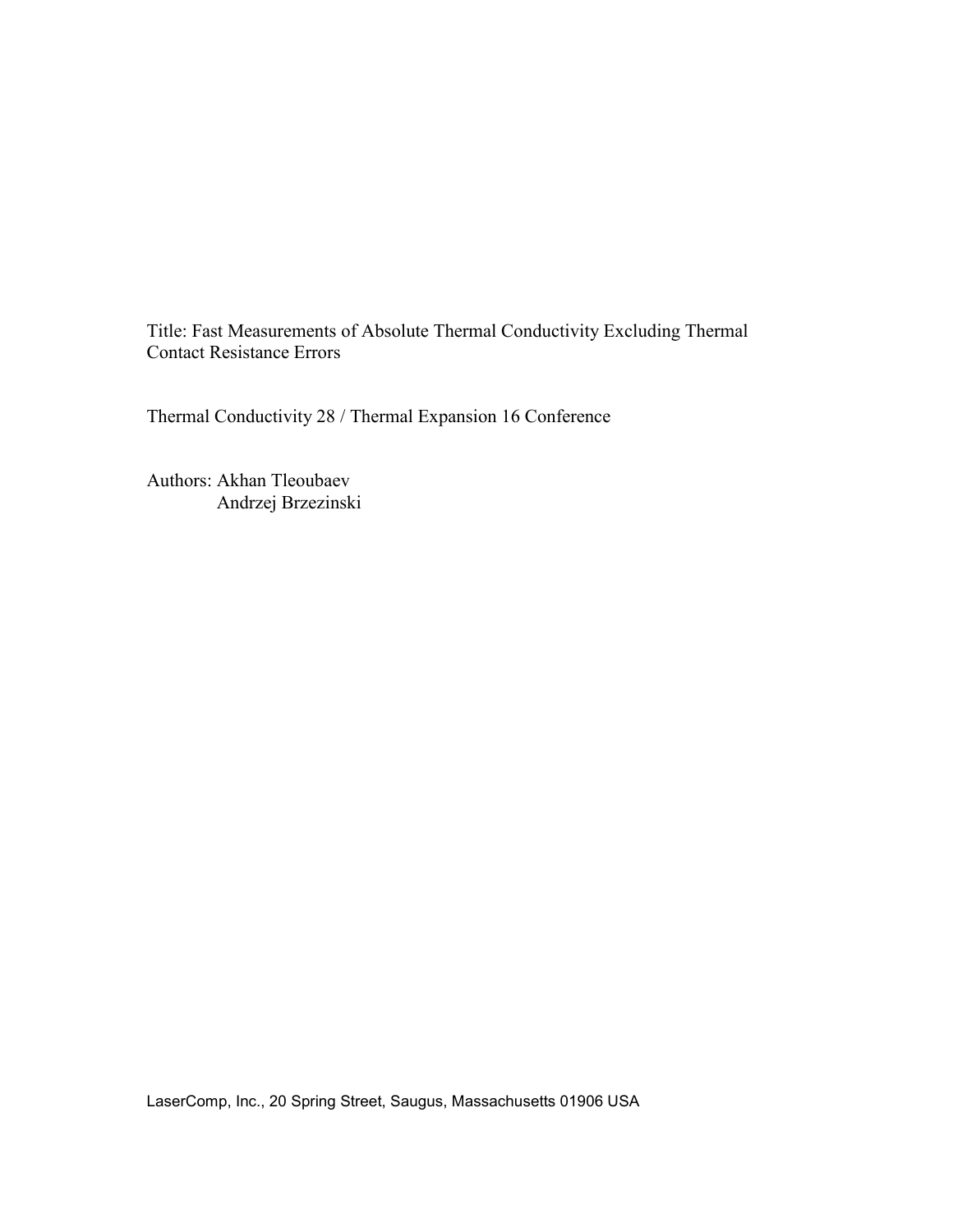## **ABSTRACT**

Two-Thickness and Multi-Thickness procedures [1] used in LaserComp's FOX50 Heat-Flow-Meter instruments enable the total exclusion of thermal contact resistance. Measurements without taking thermal contact resistance into account may result in very large errors (as much as hundreds percent in case of thin specimens of high thermal conductivity).

Recently, a new combined Guarded Hot Plate and Heat-Flow-Meter Method [2] was developed. This combination of the two widely used traditional steady-state methods (i.e. ASTM C177 / ISO 8302, and ASTM C518 / ISO 8301) provides very accurate *absolute* (i.e. not related to a calibration standard) values of thermal conductivity of many important materials such as ceramics, glasses, plastics, rocks, polymers, composites, fireproof materials, etc.

A thin flat guarded heater of known area is placed between two flat-parallel specimens of the same material and of different thicknesses. The stack is clamped between two isothermal plates each having a heat flow meter and a temperature sensor. After applying a constant electric power to the heater the heat fluxes through each of the two specimens (and, consequently, the two heat flow meters' signals) eventually reach some final thermal equilibrium values. Each of the equilibrium heat fluxes is inversely proportional to the respective total thermal resistance – sum of each specimen's thermal resistance (thickness divided by thermal conductivity) and two surface contact resistances (which are assumed to be the same for the two specimens). The absolute thermal conductivity of the specimens then can be calculated using the measured electric power of the center of the heater, temperatures of the heater and of the plates, thicknesses of the two specimens, and the two heat-flow meters signals (Eq.1).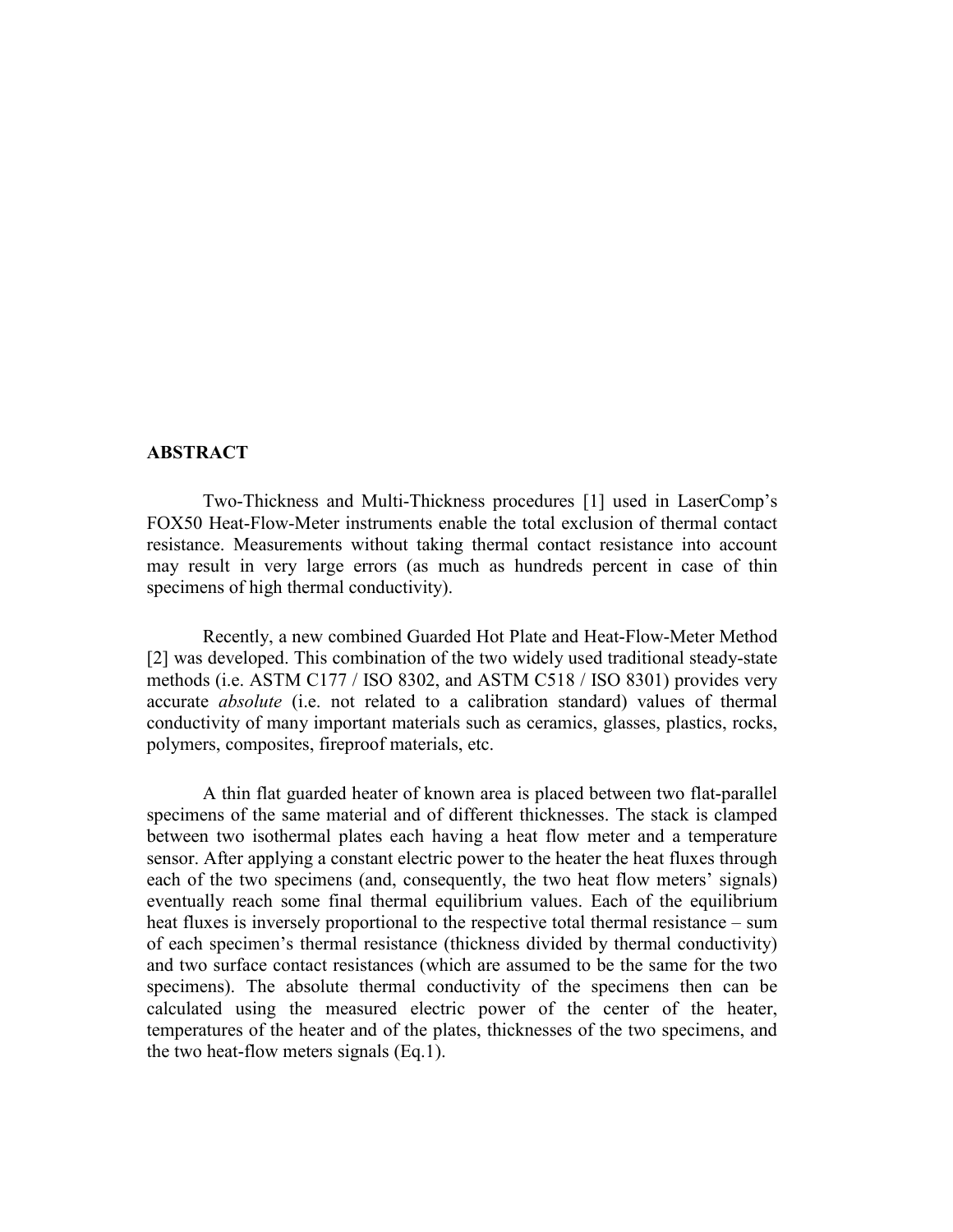The Combined Guarded Hot Plate and Heat-Flow-Meter Method now has been modified and tested for fast thermal conductivity measurements. A few minutes after applying the electric power (i.e. long before reaching the final thermal equilibrium, after reaching so-called "regular regime") the absolute thermal conductivity of the specimens can be calculated using both heat-flow meters' readings arrays and a special mathematical "prediction" procedure. Experimental checks (using reference materials – Pyrex  $\otimes$  7740, Vespel  $\otimes$  SP1) of the new procedures were completed.

Mathematical algorithms and Mathcad programs were developed using Prony's method to determine if the system has reached the "regular regime", and using the Least Squares methods to calculate parameters of the system's exponential relaxation toward the final thermal equilibrium.

## **INTRODUCTION**

The equation for thermal conductivity,  $\lambda$ , based on our new combined method [2] is:

$$
\lambda = [(L_2 - L_1) / (T_h - T_p)] (W/A) / [(Q_1/Q_2) / (Q_{1c}/Q_{2c}) - (Q_{1c}/Q_{2c}) / (Q_1/Q_2)] (1)
$$

where  $L_1$  and  $L_2$  are the two specimens thicknesses,  $T_h$  is temperature of the heater,  $T_p$  is temperature of the plates,  $W/A$  is electric power of the heater, *W*, divided by its area, *A*,  $Q_I$  and  $Q_2$  are the heat flow meter signals,  $Q_I \sim Q_2 \approx 1$  is the ratio of the heatflow meter signals during the same specimens calibration procedure used to eliminate the effect of the two heat-flow meters difference [2].

In all the steady-state methods the thermal conductivity can be calculated only after reaching the full thermal equilibrium  $-$  i.e. only after the Fourier number  $Fo = kt/L^2 \gg 1$ , where *k* is the thermal diffusivity, *t* is time, and *L* is thickness of the specimen. The thermal diffusivity, *k*, for materials like Pyrex 7740, Pyroceram 9606, and Vespel 1, is about  $10^{-6}$  m<sup>2</sup>/s [3, 4], so a 20 mm-thick specimen theoretically needs at least an hour. In practice, usually longer times are necessary for the system to achieve steady state.

By recording the temperature of the heater and the two heat flow meter signals after turning on the electric power, it is theoretically possible then to calculate both thermal conductivity and thermal diffusivity of the specimens, to exclude both thermal contact resistances (between heater and specimens, and between specimens and plates). A.Tleoubaev (using boundary conditions of  $3<sup>rd</sup>$  kind and separation of variables) recently has found the analytical solution for this transient thermal problem. The solution is not presented here because it is cumbersome, and most probably, is hardly to be used in practice. Shirtliffe [5], and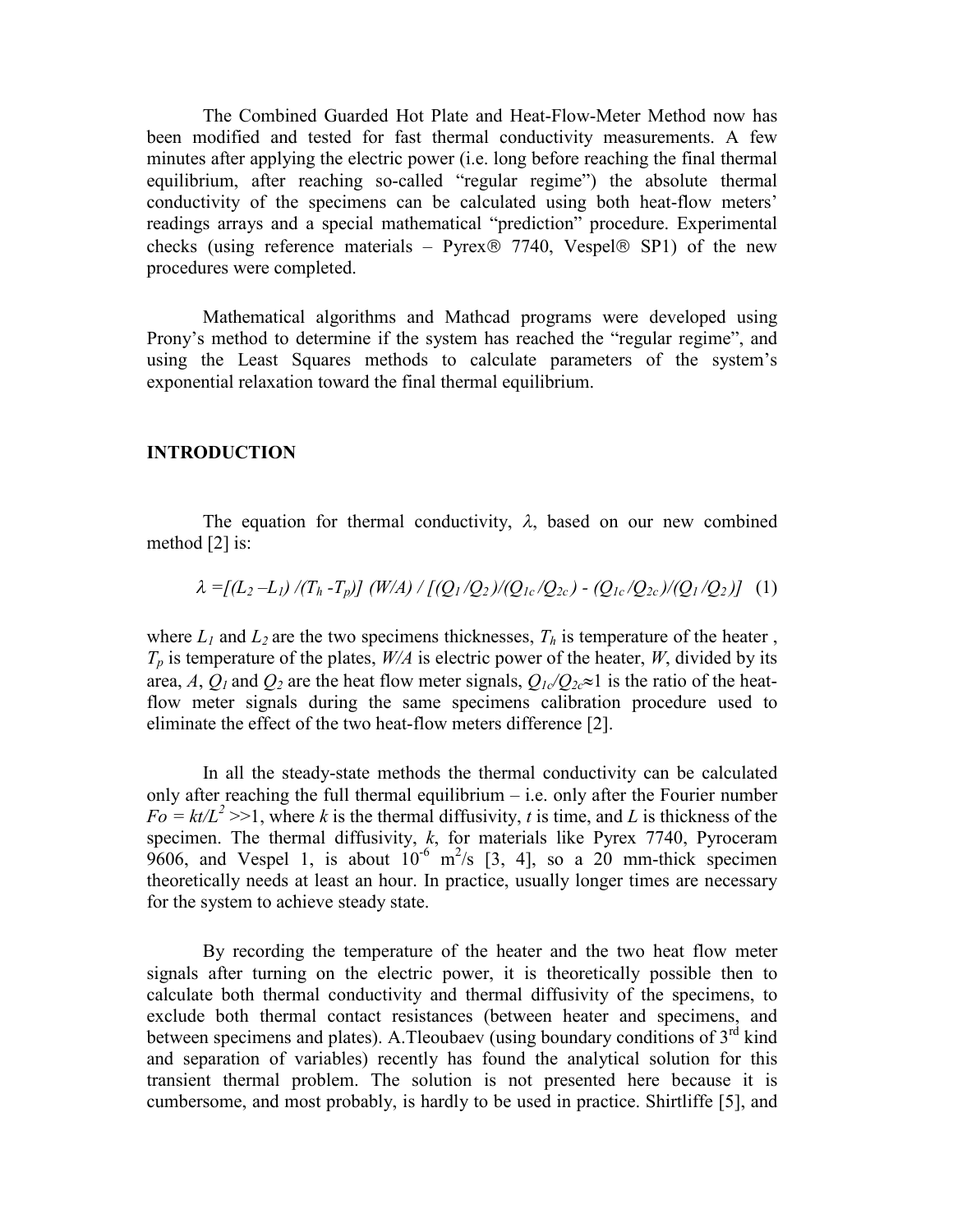Flynn and Gorthala [6] considered similar transient thermal problems for flat specimens without contact resistance.

Theoretical consideration of the transient heat conduction in finite bodies for large *t* shows that series of the thermal problem general solution [7]

$$
T(x,t) = \sum_{n=1}^{\infty} C_n v_n(x) \exp\{-k\Lambda_n t\}
$$
 (2)

(where  $\Lambda_n$  are eigenvalues,  $v_n$  are eigenfunctions of the problem, and  $C_n$  are coefficients determined by the boundary and initial conditions) "rapidly converges, *and, starting at certain time, the first term different from zero predominates over the sum of the remaining terms. This corresponds to the physical fact that, independently of the initial distribution, starting at some time, a "regular regime" of a temperature field evolution is established in the body which has a temperature* "*profile*" invariant with time and the amplitude decreasing exponentially with *time"*[7]:

$$
T(x,t) \approx C_1 v_1(x) \exp \{-k \Lambda_1 t\}
$$
\n(3)

This can be used in practice for fast tests of thermal conductivity (and, in future, probably, for thermal diffusivity calculations or, at least, estimations) using the new combined Guarded Hot Plate and Heat-Flow-Meter method - i.e. result can be "predicted" long before the system reaches the steady state. In our onedimensional case the general solution is [8]:

$$
T(x,t) = \sum_{n=1}^{\infty} \exp\{-k\Lambda_n t\} [A_n \cos(\Lambda_n^{1/2} x) + B_n \sin(\Lambda_n^{1/2} x)]
$$
 (4)

where  $A_n$  and  $B_n$  are coefficients, and  $A_n$  are eigenvalues, which should be determined from the problem's boundary and initial conditions (two separate sets for each of the specimens by solving transcendent equations [8], [9]). So, after a certain moment of time only a single (number 1) exponent "survives", and the temperature distribution's evolution inside the flat specimen can be described as:

$$
T(x,t) \approx \exp\{-k\Lambda_1 t\} [A_1 \cos(\Lambda_1^{1/2} x) + B_1 \sin(\Lambda_1^{1/2} x)]
$$
 (4a)

The single-exponent relaxation of the temperature field in the "regular regime" dramatically simplifies the mathematical formulas, and is very useful for practice. As a result, the "current" thermal conductivity calculated using  $Eq.(1)$ relaxes to its final equilibrium value exponentially, and quite fast (because ratio of the signals  $Q_1/Q_2$  relaxes faster than the individual signals  $Q_1$  and  $Q_2$ ), and it can be "predicted" using its approximation by a single exponent.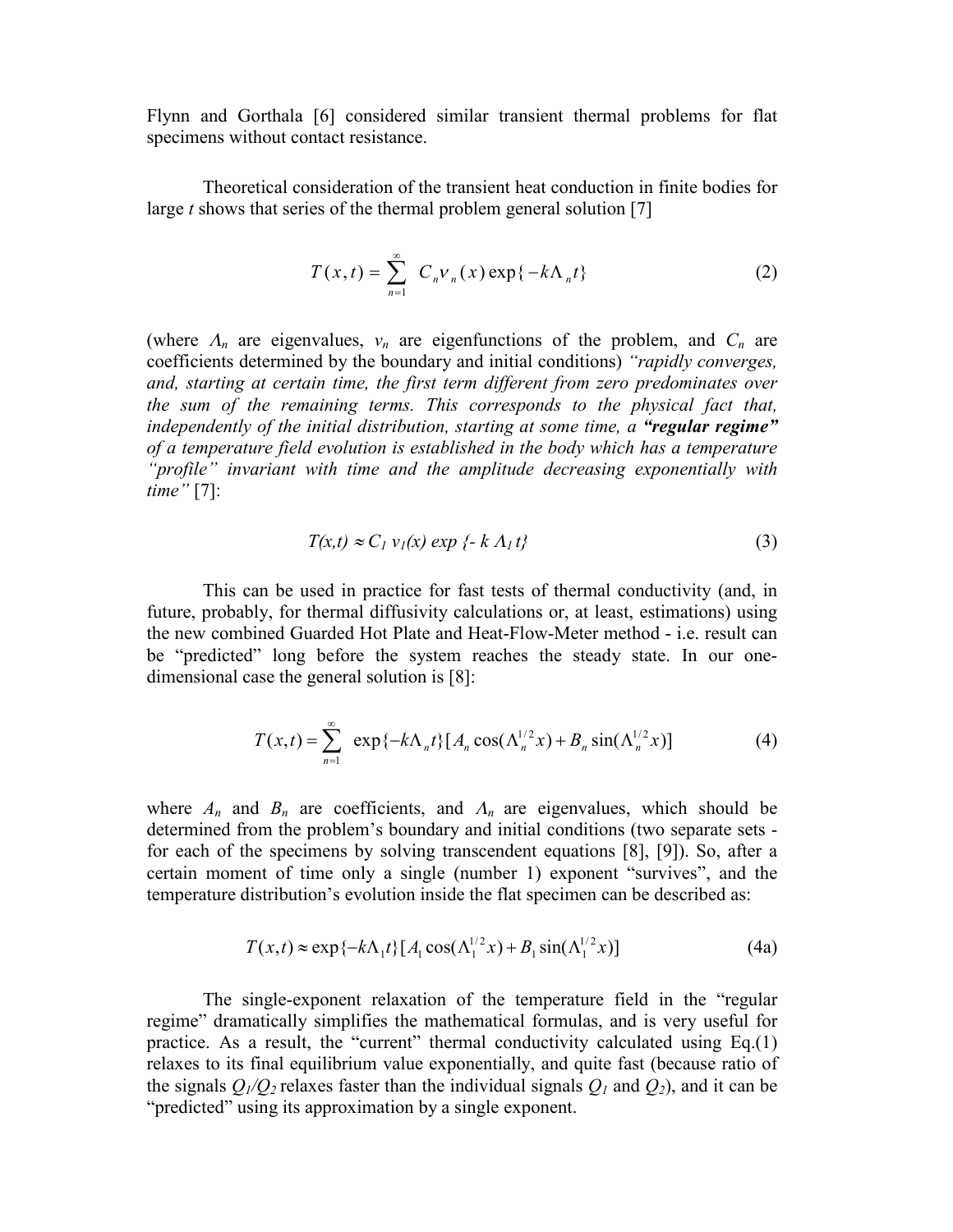## **"PREDICTION"PROCEDURES**

It is important to determine the time required for a system to reach the "regular regime", i.e. when the evolution of the calculated (using Eq.  $(1)$ ) "current" thermal conductivity at large time  $t$  can be described by a single exponent. Prony's method [10] using five equidistant (with, say,  $\sim$ 1 minute intervals) values of the calculated "current" thermal conductivity seems to be the most appropriate for the task. The *Mathcad 2000 Professional* procedure (shown in Appendix 1) was used to calculate the parameters of the two exponents (in the case of Pyrex specimens 6.60 mm and 19.08 mm thick). The procedure predicted the Pyrex's thermal conductivity value of 1.094 W/mK very accurately long before reaching steady state. The value of one of the exponents turned out to be negligibly small  $(2.084 \times 10^{-9})$ , which means that the system reached the "regular regime".

Fig. 1 and Fig.2 show examples how the calculated exponents perfectly match the experimental relaxation curves in case of Pyrex and Vespel specimens (standard calibration materials routinely used to calibrate LaserComp's FOX50) Heat Flow Meter instruments).

To get the best possible accuracy the array of experimental points should be used for calculations using the Least Squares Method to find three parameters of the single exponent:

- some initial value  $\lambda_0$  (at time zero);
- final value  $\lambda_{\infty}$  at infinite time; and
- characteristic number of the exponent  $i_e$ , related with rate of the relaxation, i.e. number of the point when the difference  $\lambda_0$  -  $\lambda_\infty$ diminishes *e* times  $(e = 2.71828...).$

Analytical formula describing the array of  $\lambda_i$  ( $i = 1...N$ ) is:

$$
\lambda(i) = (\lambda_0 - \lambda_\infty) \exp\{-i/\, i_{\rm e}\} + \lambda_\infty \tag{5}
$$

These three parameters can be calculated using the Method of Least Squares to "predict" the final value  $\lambda_{\infty}$  of thermal conductivity at infinite time. The calculated  $i_e$  parameter should be related with the value of the specimens' thermal diffusivity  $k = \lambda / C_p \rho$ . We used the Mathcad's "genfit" generalized regression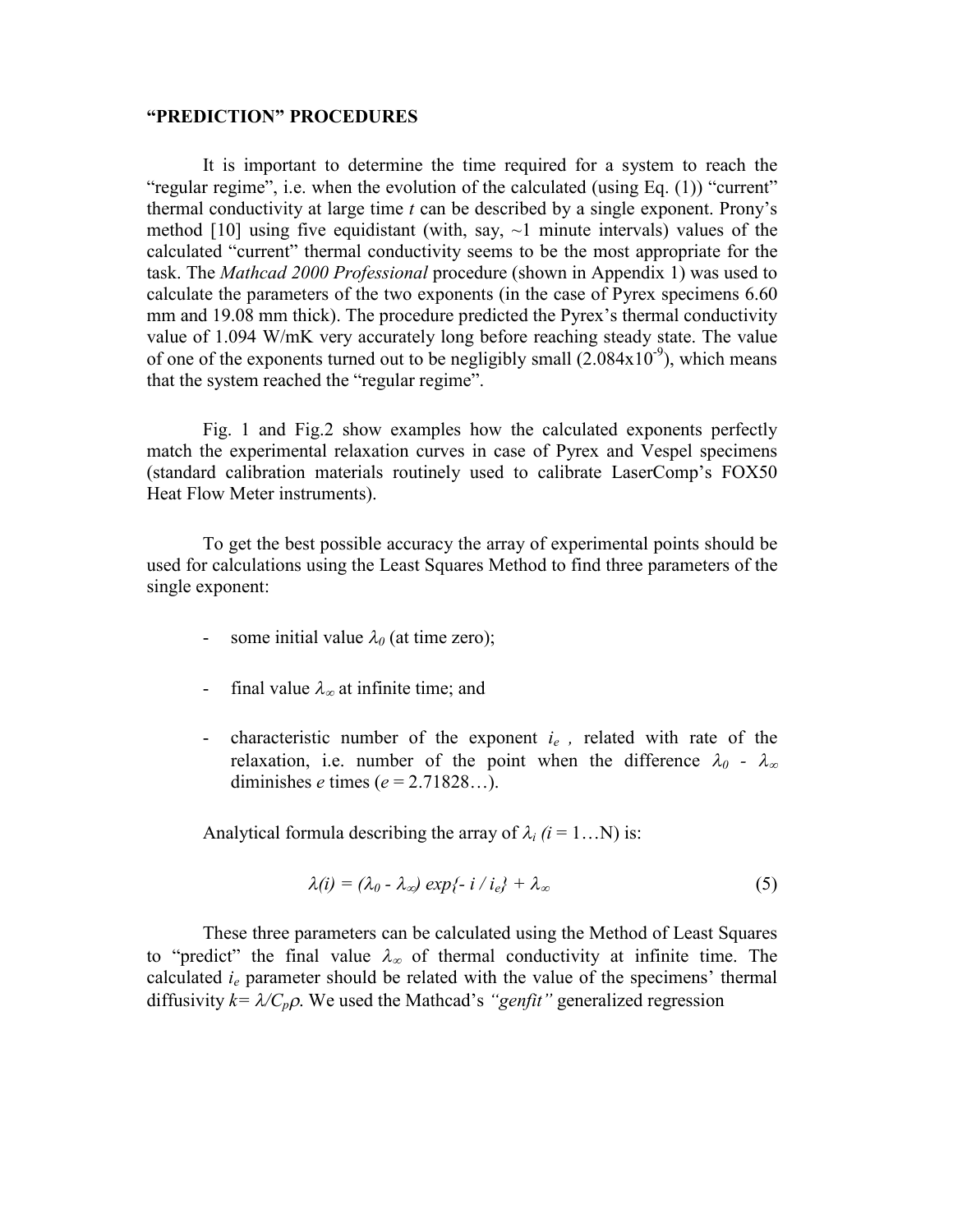

Figure 1. Comparison of the calculated exponent and experimental relaxation of the calculated "current" thermal conductivity of the Pyrex 7740 specimens (each reading was taken every 0.64 seconds).



Figure 2. Comparison of the calculated exponent and experimental relaxation of the calculated "current" thermal conductivity of the Vespel specimens (each reading was taken every 0.64 seconds).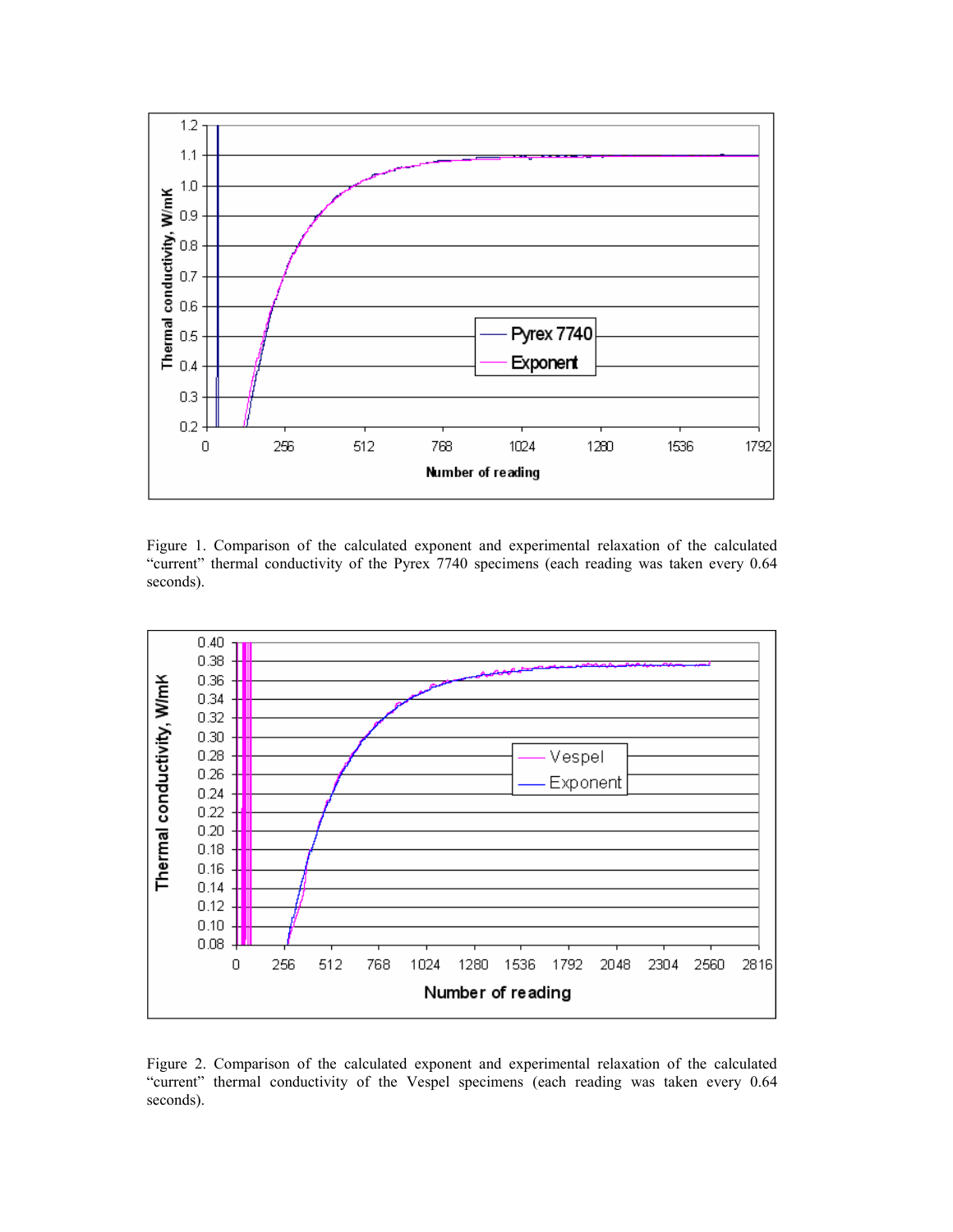

Figure 3. Thermal conductivity calculated using Least Squares Fit for various experimental points windows (Pyrex  $\lambda$ =1.10 W/mK, error bars +/-1%, point number 1000 corresponds  $\sim$  10 minutes)

function [11] to calculate the parameters. The "*genfit*" function uses three partial derivatives with respect to the three parameters, and their initial guess values (see Appendix 2).

Sum of squares of differences between analytical,  $\lambda(i)$ , and experimental,  $\lambda_i$ values is so-called residue function,  $F(\lambda_0, \lambda_\infty, i_e)$ , to be made as small as possible:

$$
F(\lambda_0, \lambda_\infty, i_e) = \sum_{i=1}^N \left[ \lambda(i) - \lambda_i \right]^2 = \sum_{i=1}^N \left[ (\lambda_0 - \lambda_\infty) \exp\{-i/i_e\} + \lambda_\infty - \lambda_i \right]^2 \Rightarrow \min
$$

The three parameters,  $\lambda_0$ ,  $\lambda_{\infty}$  and  $i_e$  are being calculated by the Mathcad *genfit* function in iterations (using Levenberg-Marquardt algorithm) to get better and better accuracy until the residue function  $F(\lambda_0, \lambda_\infty, i_e)$ , becomes small enough to guarantee that the calculated set of the parameters adequately describes the experimental exponent. Figure 3 demonstrates how the described algorithm calculates the "predicted" values of thermal conductivity of Pyrex for various sets (or windows) of experimental points.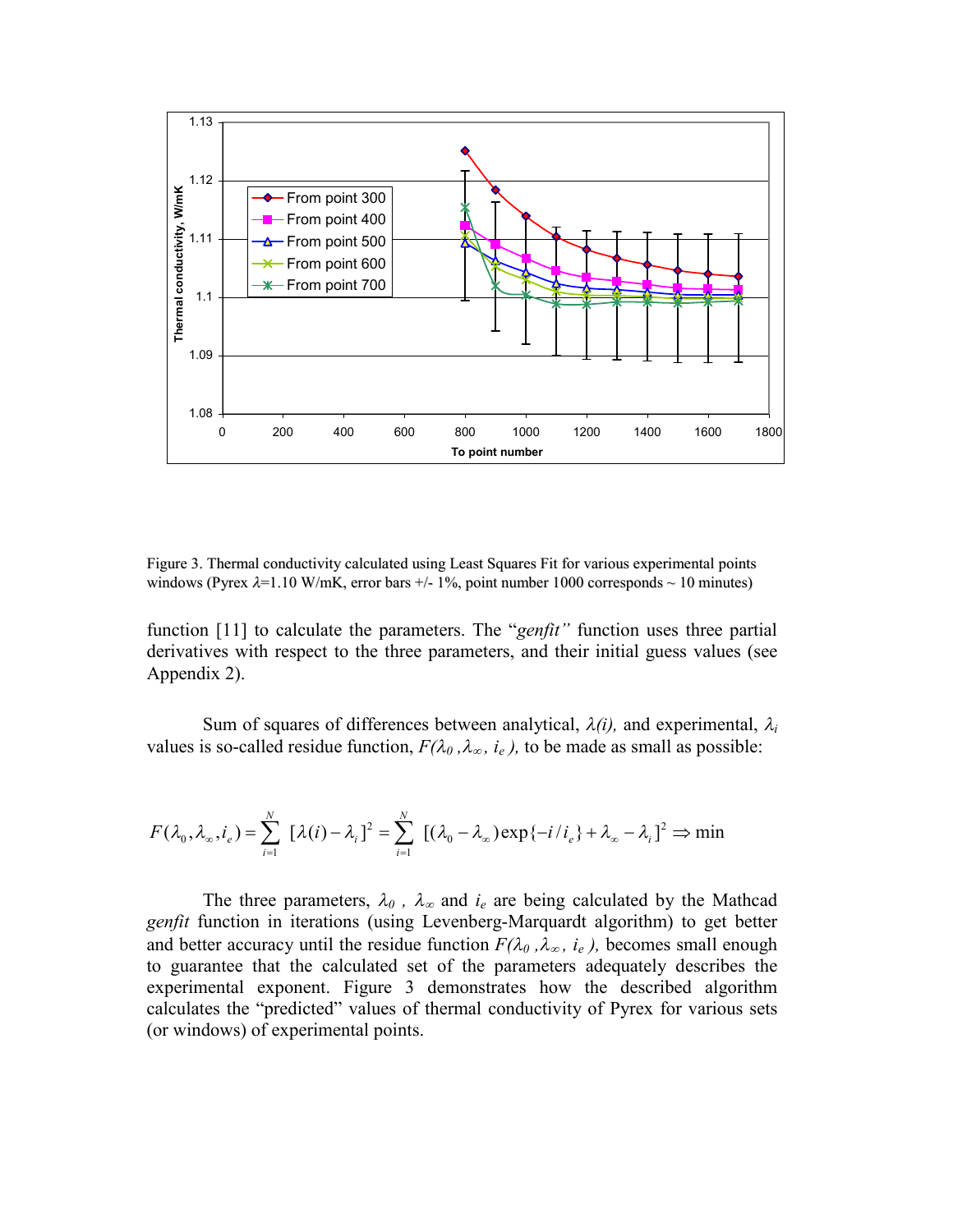## **CONCLUSIONS**

It was shown and experimentally checked that fast and accurate measurements of absolute thermal conductivity excluding thermal contact resistance errors are possible using new combined Guarded Hot Plate and Heat-Flow-Meter method long before reaching the steady state - when the system is in "regular regime".

Prony's method was proposed and used to determine the point when the "regular regime" begins, i.e. when a single exponent can be used to describe the thermal relaxation of the system. The Least Squares method can be used to calculate accurately three parameters of the exponential relaxation to calculate thermal conductivity (and in future, probably, thermal diffusivity as well).

## **REFERENCES**

- 1. Brzezinski, A., and A.Tleoubaev. 2002. "Effects of Interface Resistance on Measurements of Thermal Conductivity of Composites and Polymers," - in: *Proceedings of the 30th Annual Conference on Thermal Analysis and Applications (NATAS),* Pittsburgh, Pennsylvania. Ed.Keith J.Kociba, The Lubrizoil Corp., B&K Publishing, pp.512-517.
- 2. Tleoubaev, A., and A. Brzezinski. 2003. "Combined Guarded Hot Plate and Heat Flow Meter Method Excluding Thermal Contact Resistance," – in: *Thermal Conductivity 27*, DES*tech* Publications, Inc., pp.502-510.
- 3. Assael, M.J., K.Gialou, K.Kakosimos, and I.Metaxa. 2003. "Thermal Conductivity of Reference Solid Materials," presented at the  $15<sup>th</sup>$  Symposium on Thermophysical Properties, June 22-27, 2003.
- 4. Jacobs-Fedore, R.A., and D.E. Stroe. 2003. "Thermophysical Properties of Vespel<sup>TM</sup> SP1," –in: *Thermal Conductivity 27*, DES*tech* Publications, Inc., pp.231-238.
- 5. Shirtliffe, C.J. 1974. "Establishing Steady-State Thermal Conditions in Flat Specimens," in: *Heat Transmission Measurements in Thermal Insulations, ASTM STP 544,* American Society for Testing and Materials, pp.13-33.
- 6. Flynn, D.R., and R. Gorthala. 1997. "Early-Time Estimation of the Thermal Resistance of Flat Specimens – Theoretical Analysis for Pure Conduction in a Homogeneous Material," – in: *Insulation Materials: Testing and Applications: Third Volume, ASTM STP 1320,* R.S.Graves and R.R. Zarr, Eds., American Society for Testing and Materials, pp.381-400.
- 7. Tikhonov, A.N., and A.A.Samarskii. 1963 *Equations of Mathematical Physics*, Dover Publications, Inc., pp. 515-516.
- 8. Carslaw, H.S., and J.C.Jaeger, 1959. *Conduction of Heat in Solids*, 2<sup>nd</sup> edition, Oxford at the Clarendon Press, pp. 114-120.
- 9. Polyanin, A.D., 2001. *Handbook of Linear Partial Differential Equations for Engineers and Scientists,* Chapman & Hall/CRC, p.48
- 10. Hamming, R.W. 1986. *Numerical Methods for Scientists and Engineers*, 2<sup>nd</sup> edition, Dover Publications, Inc., pp. 620-624.
- 11. Mathcad 2000 *User'sGuide,*MathSoft, Inc., 1999, pp. 171-172.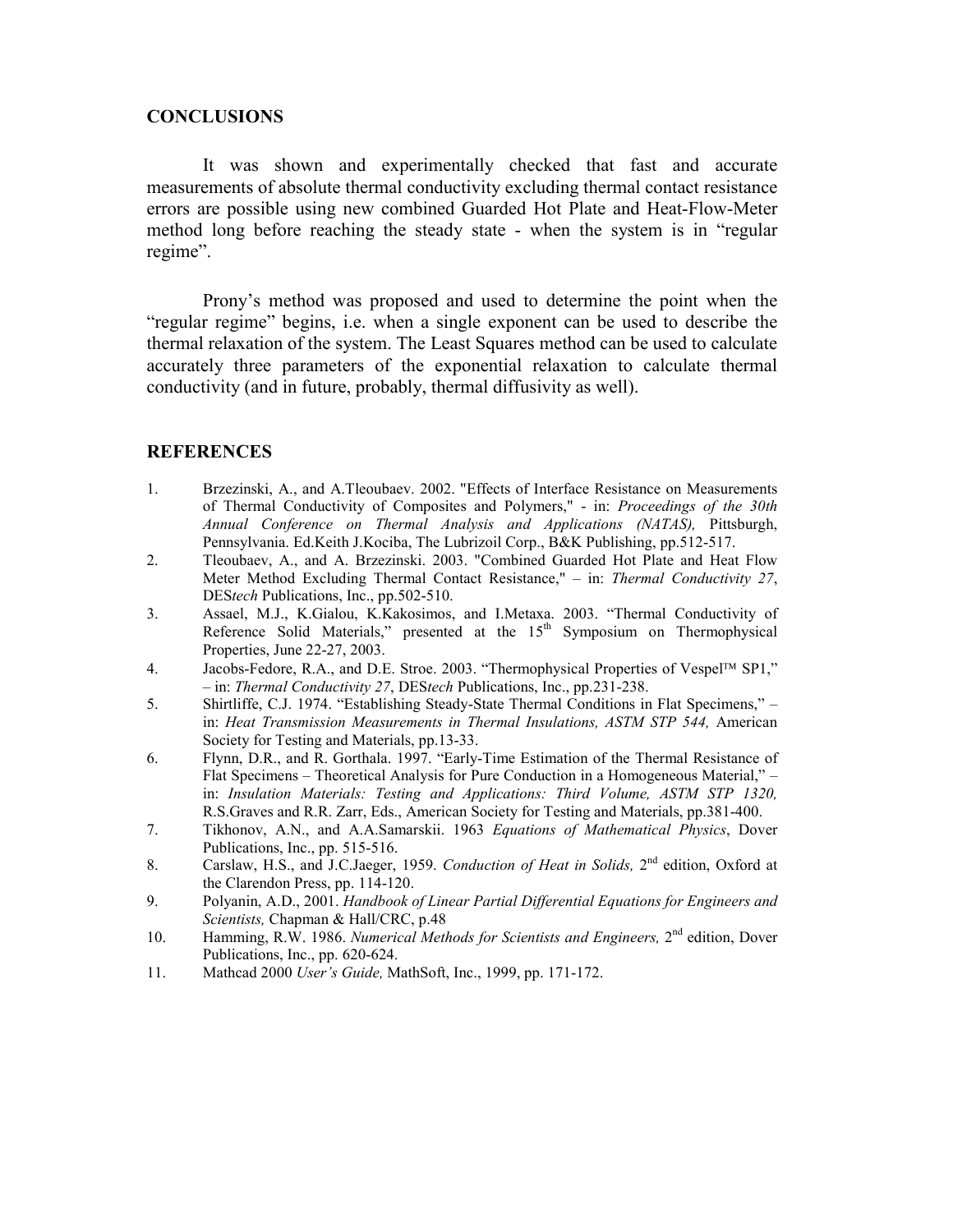

**Express Absolute Two-Thickness Procedure (using Prony method) by Akhan Tleoubaev**

 $C_3 = 41.541$ Characteristic equation:  $\text{ro}^3 + \text{C}_2 \text{ro}^2 + \text{C}_1 \text{ro} + \text{C}_0$  $=0$  $($ indexes are shifted by 1 $)$  $C_1$  $C_2$  $C_3$ 1  $\begin{pmatrix} 0 \\ 1 \end{pmatrix}$ | c  $\mid$  c  $\begin{pmatrix} 1 \\ 1 \end{pmatrix}$  $\vert$  $\mathbb{L}$  $\mathbb{L}$  $\int$  $:=$   $\begin{bmatrix} 1 & 1 \end{bmatrix}$  CharEq 19.081 61.622 41.541 1  $\begin{pmatrix} 1 \\ 1 \end{pmatrix}$ | -، ا  $\left($  $\vert$  $\mathbf{L}$  $\mathbf{L}$  $\Big\}$  $=$   $\mid$ Roots of the characteristic equation:  $roroots := polyroots(CharEq)$ 42.984 0.444 1  $\mathbf{L}$  $\overline{\phantom{a}}$  $\begin{matrix} \phantom{-} \end{matrix}$  $\int$ roroots<sub>1</sub> =  $-42.984$  $roroots<sub>2</sub> = 0.444$ roroots<sub>3</sub> = 1 System 1 1 1 1 roroots<sub>1</sub>  $\left(\text{coroots}_1\right)^4$ 1 roroots<sub>2</sub>  $\left(\text{roroots}_2\right)^4$  $\begin{bmatrix} 1 \\ 1 \end{bmatrix}$  $\mathbf{r}$  $\lfloor_1$  $\mathbb{L}$  $\mathbb{L}$  $\perp$  $X = \begin{bmatrix} 1 & \text{coroots}_1 & \text{coroots}_2 \\ 1 & \text{coroots}_2 & \text{vector of the right sides} \end{bmatrix}$  $f$  f0  $\vert$  f1 f4  $:= | f$  $\binom{f}{f}$  $\mathcal{L}$  $\mathbf{L}$  $\mathbf{L}$ ) **AAA**  $:=$  **lsolve (System, vv)**  $AAA = \begin{bmatrix} 2.084 \times 10^{-9} \end{bmatrix}$   $AAA_1 = 1.094$ 1.094  $2.084 \times 10^{-9}$ 0.385  $\left($  $\mid$  2  $\left($  $\vert$  $\mathbb{L}$  $\Big\}$  $=$   $\mid$  $AAA_2 = 2.084 \times 10^{-9}$  $AAA_3 = -0.385$ ii :=  $n0 \cdot n0 + 4 \cdot n$  exper<sub>ii</sub>:=  $Q_{ii,4}$  exper<sub>n0+4n</sub> = 1.086 Prony<sub>ii</sub> :=  $AAA_1 + AAA_2 \cdot ( \text{roroots}_1 )^{-1}$ ii-n0 + AAA<sub>2</sub> ·  $\left($ roroots<sub>1</sub></sub> $\right)$ <sup>n</sup> + AAA<sub>3</sub> ·  $\left($ roroots<sub>2</sub> $\right)$ <sup>r</sup> ii-n0  $A = AAA_1 + AAA_2 \cdot ( \text{coroots}_1 )$   $\overset{n}{\rightarrow}$   $AAA_3 \cdot ( \text{coroots}_2 )$   $\overset{n}{\rightarrow}$ Prony<sub>n0</sub> = 0.709 Prony<sub>n0+4n</sub> = 1.086 300 350 400 450 500 550 600 650 700 750 0.7  $0.8$ 0.9 1 1.1 Number of reading ii Thermal conductivity, W/m Thermal conductivity, W/mK experii Pronyii datafile := "S:\Documents\PAPERS\ThermalCond 28 Conference\Pyrex.txt"  $Q := READPRN(datafile)$  $n0 := 256$  n := 128  $f0 := Q_{n0,4}$  $f1 := Q_{n0+n,4}$  $f2 := Q_{n0+2n,4}$   $f3 := Q_{n0+3n,4}$  $f4 := Q_{n0+4n,4}$ f0 =  $0.709$  f1 =  $0.923$  f2 =  $1.018$  f3 =  $1.06$  f4 =  $1.086$ System to find the characteristic equation coefficients: Sys 1 f0 f1 1 f1 f2 1 f2 f3  $\begin{pmatrix} 1 \\ 0 \end{pmatrix}$  $\vert$  "  $\binom{f}{f}$  $\mathcal{L}$  $\mathbb{L}$ ) –  $V = \begin{bmatrix} 10 & 11 & 12 \end{bmatrix}$  Vector of the right sides: v 1  $-f3$  $-f4$  $\begin{pmatrix} -1 \\ 1 \end{pmatrix}$  $\vert$   $\vert$ - )  $\vert$  $\mathbf{L}$ Д  $=$  $C := \text{lsolve}(Sys, v)$ Solution C 19.081 61.622 41.541  $\begin{pmatrix} 1 \\ 1 \end{pmatrix}$  $\begin{pmatrix} -1 \\ 2 \end{pmatrix}$  $\vert$  $\int$  $=$  | -61.622 | C<sub>1</sub> = 19.081 C<sub>2</sub> = -61.622

Appendix 1. Mathcad procedure for calculations of parameters of two unknown exponents using Prony's method (Pyrex specimens of 6.60 and 19.08 mm thick).